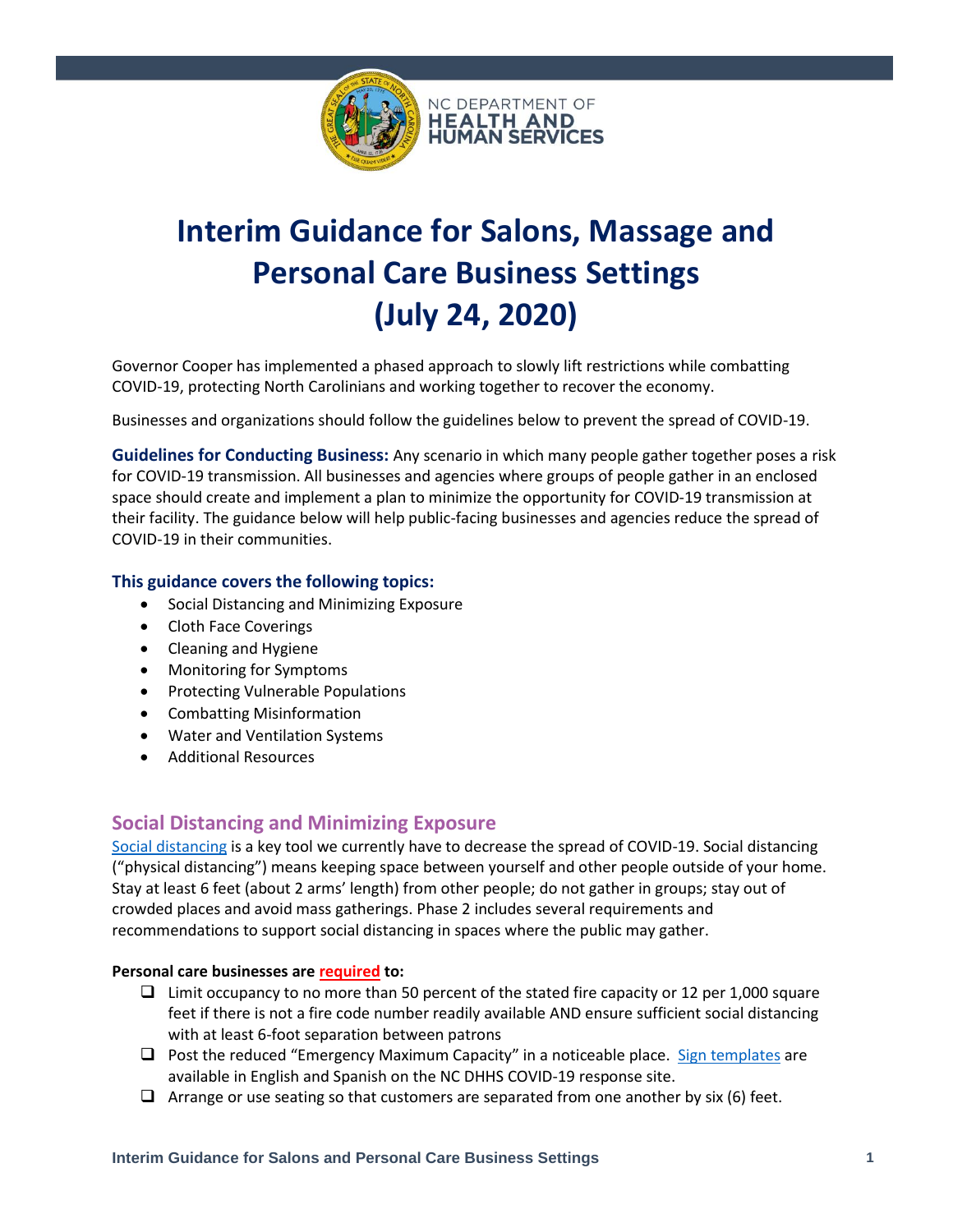$\Box$  Mark six (6) feet of spacing in lines at point of sale and in other high-traffic areas for customers, such as at cash registers.

#### **It is recommended that personal care businesses:**

- $\Box$  Post signage at the main entrance that reminds people to use face coverings and wash hands. [Know Your W's](https://covid19.ncdhhs.gov/materials-resources/know-your-ws-wear-wait-wash) sign templates are available in English and Spanish on the NC DHHS COVID-19 response site.
- $\Box$  Direct customers to stay at least six (6) feet apart from one another.
- ❑ Provide marks on the floors of restrooms and locker rooms to indicate proper social distancing. When sinks are not 6 feet apart, consider limiting use to every other sink. If possible, designate entrance and exit doors for restrooms and locker rooms so occupants do not come face to face.
- ❑ Provide social distancing floor markings for customers in check-out area.
- $\Box$  Space areas where services will be provided such as salon chairs at least 6 feet apart. Designate which chairs are to be used, and which may not be used, if chairs are less than 6 feet apart.
- ❑ Close your waiting room, all common seating areas, and lounge areas.
	- o Consider requiring appointment for customers.
	- $\circ$  Provide alternate notification procedures for customers where they can wait in the car or outside until their appointment.
- $\Box$  Encourage the use of plexi-glass or a similar barrier between customer and employee during face-to-face services that cannot be completed without close contact, such as a manicure.
- $\Box$  Keep closed all areas where social distancing cannot be maintained, such as saunas, steam rooms, and whirlpools.
- ❑ Limit use of shared areas such as shampooing areas or other common areas so that social distancing can be maintained.
- ❑ Consider staggering appointment times so that social distancing is achievable, especially if limited resources are available.
- ❑ Ensure ventilation systems operate properly and increase circulation of outdoor air as much as possibly by opening windows and doors, using fans, or other methods. Do not open windows and doors if they pose a safety or health risk to people using the facility.

# **Cloth Face Coverings**

There is growing evidence that wearing a face covering can help reduce the spread of COVID-19, especially because people may be infected with the virus and not know it.

## **Personal care businesses are required to:**

- $\Box$  Have all workers wear a face covering when they are or may be within six (6) feet of another person, unless the worker states that an exception applies.
- $\Box$  Have all customers wear a face covering when they are inside the establishment, unless the customer states that an exception applies.
	- $\circ$  Customers may take off their Face Coverings if they are receiving a facial treatment, shave, or other services on a part of the head which the Face Covering covers or by which the Face Covering is secured.
- ❑ Visit NC DHHS [COVID-19 response site](https://covid19.ncdhhs.gov/guidance#phase-2-easing-of-restrictions) for more information about the face covering [guidance](https://files.nc.gov/covid/documents/guidance/NCDHHS-Interim-Guidance-on-Face-Coverings.pdf) and access sign templates that are available in English and Spanish.

#### **It is recommended that personal care businesses:**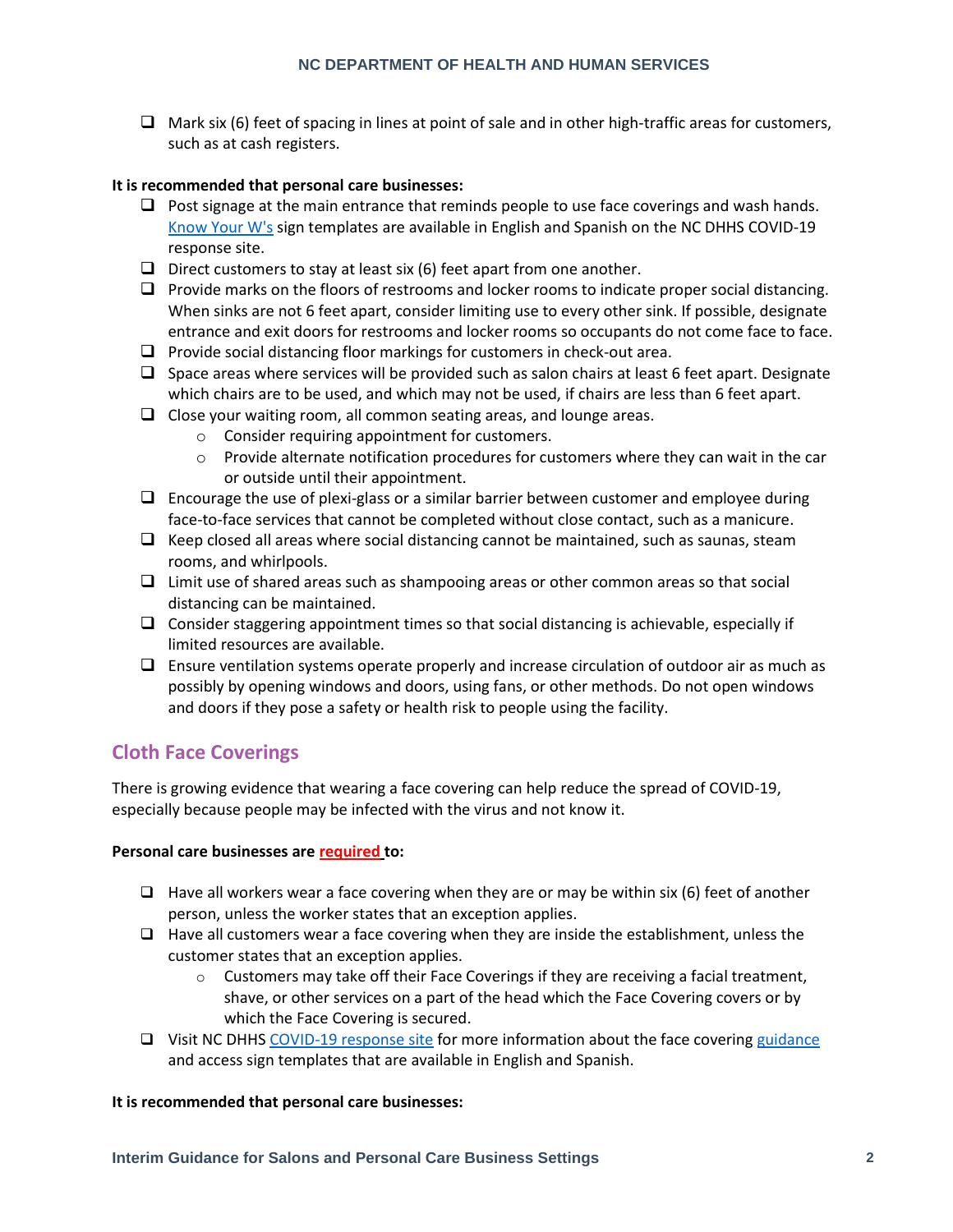- ❑ Provide cloth face coverings for employees and ask them to properly launder using hot water and a high heat dryer between uses.
- ❑ Provide disposable face coverings to customers to wear while in the establishment.

# **Cleaning and Hygiene**

Washing hands with soap for 20 seconds or using hand sanitizer reduces the spread of transmission.

## **Personal care businesses are required to:**

- $\Box$  Perform ongoing and routine environmental cleaning and disinfection of high-touch areas (e.g., doors, doorknobs, rails, faucet handles, toilet handles) with an [EPA approved disinfectant for](https://www.epa.gov/pesticide-registration/list-n-disinfectants-use-against-sars-cov-2)  [SARS-CoV-2](https://www.epa.gov/pesticide-registration/list-n-disinfectants-use-against-sars-cov-2) (the virus that causes COVID-19), and increase frequency of disinfection during peak times or high customer density times and disinfect all shared objects (e.g., payment terminals, tables) between use.
	- ❑ Disinfect equipment and furniture in service areas, such as chairs, capes, and shampooing chairs, between customers.

## **It is recommended that personal care businesses**:

- ❑ Provide, whenever available, hand sanitizer (with at least 60% alcohol) at the entrance and other areas. Systematically and frequently check and refill hand sanitizers (at least 60% alcohol) and assure soap and hand drying materials are available at sinks.
- ❑ Require handwashing of staff immediately before each and every appointment.
- ❑ Provide tissues and trash containers for proper cough and sneeze hygiene.
- $\Box$  If towel service is provided, soiled towels must be kept in closed containers, handled minimally by employees, and employees must wash hands immediately after handling soiled linens. Towels should be washed and dried on high heat.

# **Monitoring for Symptoms**

Conducting regular screening for symptoms can help reduce exposure. Employees should be encouraged to self-monitor for symptoms such as fever, cough, or shortness of breath. If they develop symptoms, they should notify their supervisor and stay home. More information on [how to monitor for symptoms](https://www.cdc.gov/coronavirus/2019-ncov/symptoms-testing/symptoms.html) is available from the CDC.

## **Personal care businesses are required to:**

- $\Box$  Employees who have symptoms when they arrive at work or become sick during the day should immediately be separated from other employees, customers, and visitors and sent home.
- ❑ Conduct dail[y symptom](https://www.cdc.gov/coronavirus/2019-ncov/symptoms-testing/symptoms.html?CDC_AA_refVal=https%3A%2F%2Fwww.cdc.gov%2Fcoronavirus%2F2019-ncov%2Fsymptoms-testing%2Findex.html) screening (use this standard interview questionnaire ) [\(English](https://files.nc.gov/ncdhhs/Symptom-Screening-Checklist-ENGLISH.docx)[|Spanish\)](https://files.nc.gov/ncdhhs/Symptom-Screening-Checklist-SPANISH.docx) of employees at entrance to workplace with immediately sending symptomatic workers home to [isolate.](https://www.cdc.gov/coronavirus/2019-ncov/if-you-are-sick/steps-when-sick.html)
- $\Box$  Post signage at the main entrance requesting that people who have been symptomatic with fever and/or cough not enter, such a[s Know Your Ws/Stop if You Have Symptoms](https://covid19.ncdhhs.gov/materials-resources/know-your-ws-wear-wait-wash) flyers (English - [Color,](https://files.nc.gov/ncdhhs/documents/files/covid-19/KnowYourWs-Business-Sign_ENG.pdf) [Black & White;](https://files.nc.gov/ncdhhs/documents/files/covid-19/KnowYourWs-BusinessSign-BW_ENG.pdf) Spanish - [Color,](https://files.nc.gov/ncdhhs/documents/files/covid-19/KnowYourWs-Business-Sign_SPA.pdf) [Black & White\)](https://files.nc.gov/ncdhhs/documents/files/covid-19/SS-BusinessSign-BW_SPA.pdf).

#### **It is recommended that personal care businesses:**

- $\Box$  Have a plan in place for immediately removing employees from work if symptoms develop.
- $\Box$  Establish and enforce sick leave policies to prevent the spread of disease, including: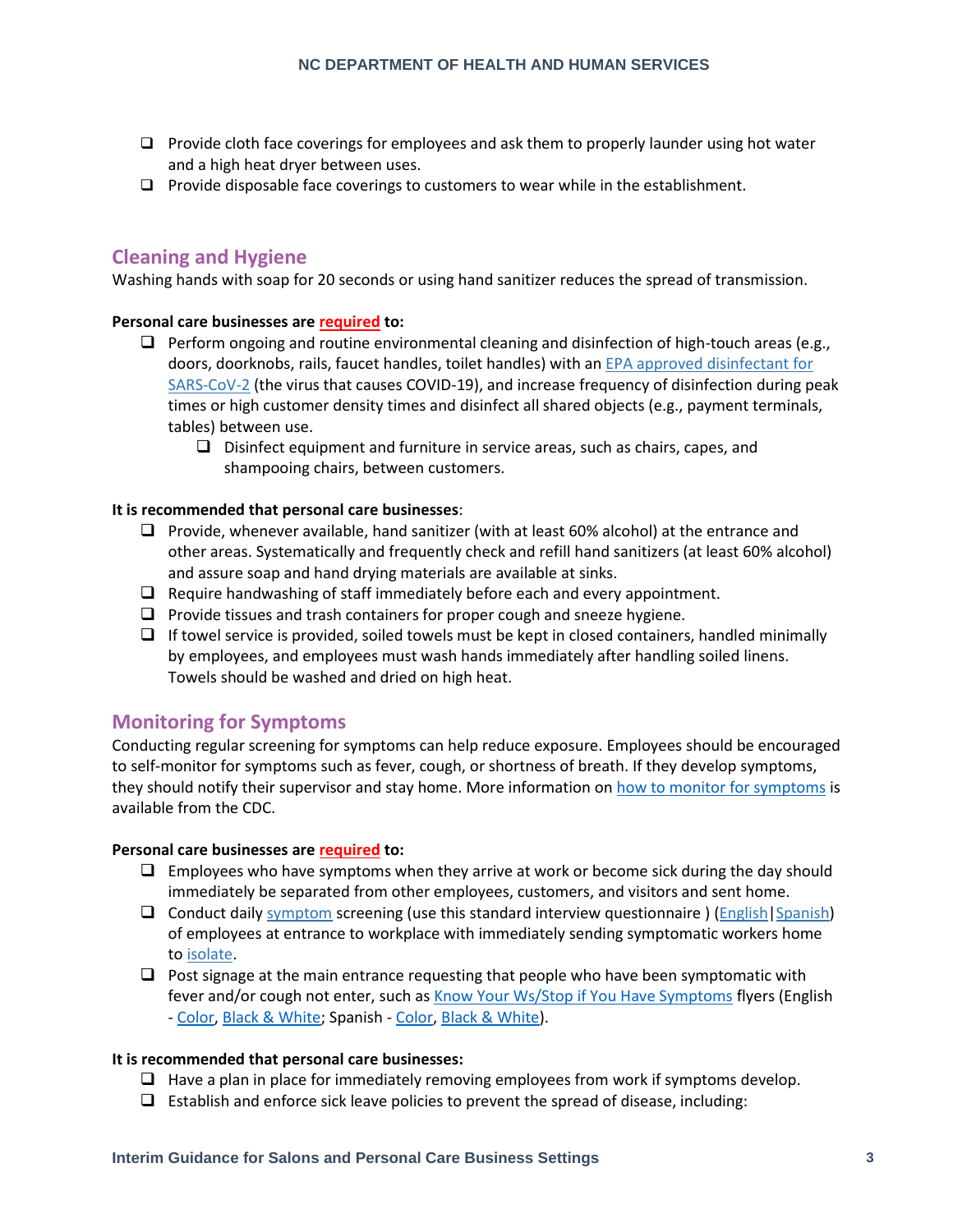#### **NC DEPARTMENT OF HEALTH AND HUMAN SERVICES**

- o Enforcing employees staying home if sick.
- o Encouraging liberal use of sick leave policy.
- $\circ$  Expanding paid leave policies to allow employees to stay home when sick.
- ❑ [Per CDC guidelines,](https://www.cdc.gov/coronavirus/2019-ncov/hcp/disposition-hospitalized-patients.html) if an employee has been diagnosed with COVID-19 or is presumed positive by a medical professional due to symptoms, the employee should be excluded from work until:
	- o No fever for at least 24 hours since recovery (without the use of fever-reducing medicine) AND
	- $\circ$  Other symptoms have improved (e.g., coughing, shortness of breath) AND
	- o At least 10 days have passed since first symptoms

**\*A test-based strategy is no longer recommended to discontinue isolation or precautions and employers should not require documentation of a negative test before allowing a worker to return.**

- □ [Per CDC guidelines,](https://www.cdc.gov/coronavirus/2019-ncov/hcp/disposition-hospitalized-patients.html) if an employee has been diagnosed with COVID-19 but does not have symptoms, they should remain out of work until 10 days have passed since the date of their first positive COVID-19 diagnostic test, assuming they have not subsequently developed symptoms since their positive test.
- $\Box$  Require symptomatic employees to wear masks until leaving the facility. Cleaning and disinfecting procedures should be implemented by designated personnel following [CDC](https://www.cdc.gov/coronavirus/2019-ncov/community/organizations/cleaning-disinfection.html#Cleaning)  [guidelines](https://www.cdc.gov/coronavirus/2019-ncov/community/organizations/cleaning-disinfection.html#Cleaning) once sick employee leaves.
- ❑ Provide employees with information on help lines to access information or other support in reference to COVID-19, e.g. 211 and Hope4NC Helpline (1-855-587-3463).

# **Protecting Vulnerable Populations**

Information on who is at higher risk for severe disease is available from the [CDC](https://www.cdc.gov/coronavirus/2019-ncov/need-extra-precautions/people-at-higher-risk.html) and [NC DHHS.](https://covid19.ncdhhs.gov/information/individuals-families-communities/individuals-higher-risk)

## **It is recommended that personal care businesses:**

- $\Box$  Designate a specific time for persons at higher risk to access the venue without the general population (such as early morning, or late afternoon).
- $\Box$  Enable employees to self-identify as high risk for severe disease and reassign work to minimize face-to-face contact and to allow them to maintain a distance of six feet from others, or to telework if possible.

# **Combatting Misinformation**

Help ensure that the information your employees is getting is coming directly from reliable resources. Use resources from a trusted source like the [CDC](https://www.cdc.gov/coronavirus/2019-ncov/prevent-getting-sick/prevention.html) or [NCDHHS](https://www.ncdhhs.gov/divisions/public-health/covid19/individuals-and-families) to promote behaviors that prevent the spread of COVID-19.

## **It is recommended that personal care businesses:**

- ❑ Make information available to workers about COVID-19 prevention and mitigation strategies, using methods like videos, webinars, or printed materials like FAQs. Some reliable sources include [NC DHHS COVID-19,](https://covid19.ncdhhs.gov/) [Know Your Ws: Wear, Wait, Wash,](https://covid19.ncdhhs.gov/materials-resources/know-your-ws-wear-wait-wash) [NC DHHS COVID-19 Latest](https://covid19.ncdhhs.gov/latest-updates)  [Updates,](https://covid19.ncdhhs.gov/latest-updates) [NC DHHS COVID-19 Materials & Resources](https://covid19.ncdhhs.gov/materials-resources)
- ❑ Put up signs and posters, such as those foun[d Know Your Ws: Wear, Wait, Wash](https://covid19.ncdhhs.gov/materials-resources/know-your-ws-wear-wait-wash) and those found [Social Media Toolkit for COVID-19.](https://covid19.ncdhhs.gov/materials-resources/social-media-toolkit-covid-19)

# **Water and Ventilation Systems**